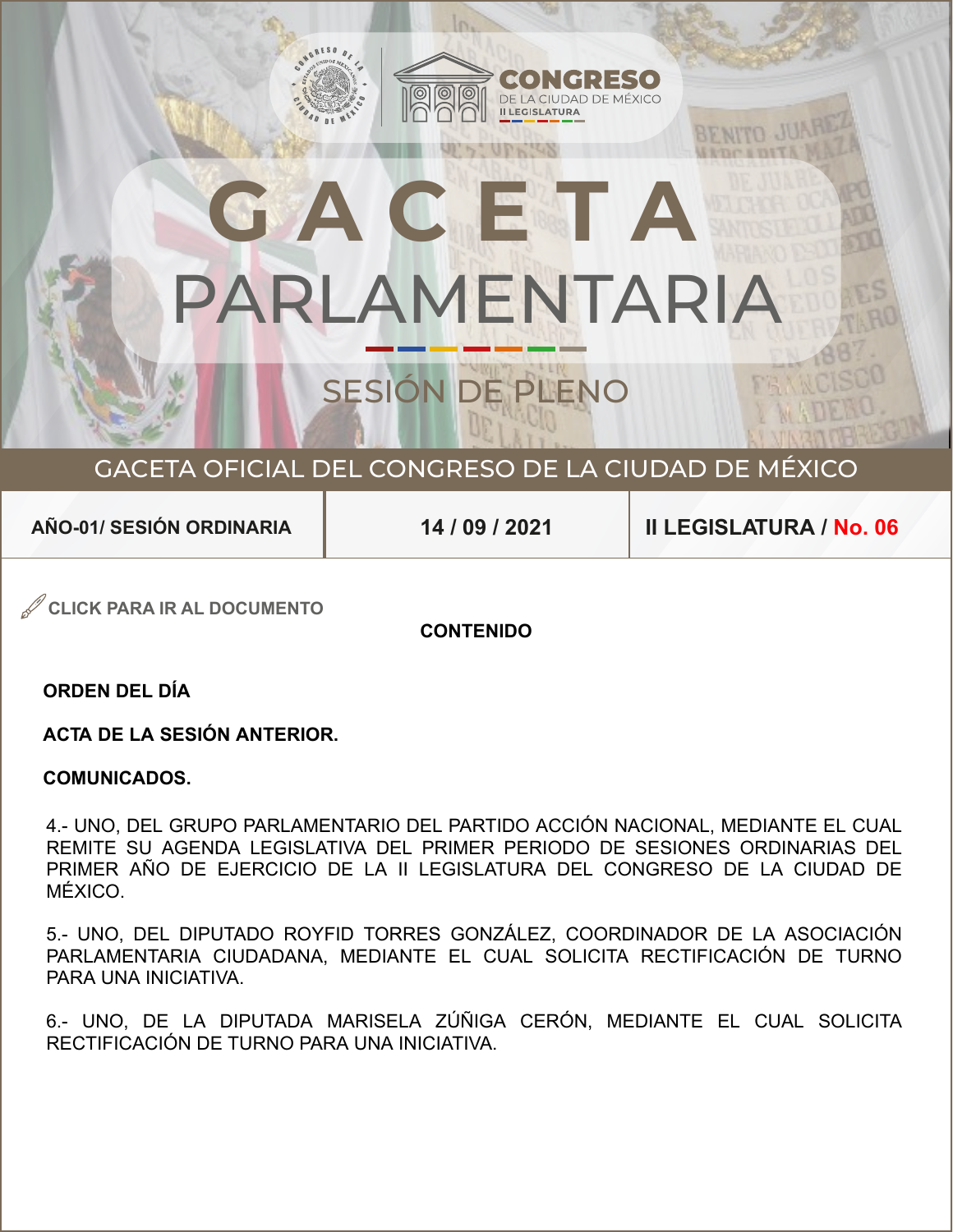#### **INICIATIVAS**

7.- CON PROYECTO DE DECRETO POR EL QUE SE ADICIONA EL ARTÍCULO 232 BIS AL CÓDIGO PENAL PARA LA CIUDAD DE MÉXICO, EN MATERIA DE FRAUDE FAMILIAR; SUSCRITA POR EL DIPUTADO NAZARIO NORBERTO SÁNCHEZ, INTEGRANTE DEL GRUPO PARLAMENTARIO DE **MORENA** 

8.- CON PROYECTO DE DECRETO POR EL QUE SE REFORMA EL ARTÍCULO 5 FRACCIÓN XVIII Y ARTÍCULO 31 DE LA LEY DE PROTECCIÓN Y FOMENTO AL EMPLEO PARA EL DISTRITO FEDERAL; SUSCRITA POR EL DIPUTADO HÉCTOR BARRERA MARMOLEJO, INTEGRANTE DEL GRUPO PARLAMENTARIO DEL PARTIDO ACCIÓN NACIONAL.

9.- CON PROYECTO DE DECRETO POR EL QUE SE REFORMA EL ARTÍCULO 24 FRACCIÓN I, 211 FRACCIÓN XXII,222 FRACCIÓN XIII, Y 226 EN SU PRIMER PÁRRAFO; Y, SE DEROGA EL ARTÍCULO 227, TODOS ELLOS DEL REGLAMENTO DEL CONGRESO DE LA CIUDAD DE MÉXICO; SUSCRITA POR DIPUTADAS Y DIPUTADOS DE DIVERSOS GRUPOS PARLAMENTARIOS.

10.- CON PROYECTO DE DECRETO POR EL QUE SE REFORMA EL ARTÍCULO 256 DEL CÓDIGO PENAL PARA EL DISTRITO FEDERAL; SUSCRITA POR EL DIPUTADO JORGE GAVIÑO AMBRIZ INTEGRANTE DEL GRUPO PARLAMENTARIO DEL PARTIDO DE LA REVOLUCIÓN DEMOCRÁTICA.

11.- CON PROYECTO DE DECRETO POR EL QUE SE REFORMA EL ARTÍCULO 164 DEL CÓDIGO FISCAL DE LA CIUDAD DE MÉXICO; SUSCRITA POR EL DIPUTADO JESÚS SESMA SUÁREZ, INTEGRANTE DE LA ASOCIACIÓN PARLAMENTARIA ALIANZA VERDE JUNTOS POR LA CIUDAD.

12.- CON PROYECTO DE DECRETO POR EL CUAL SE ADICIONA UN ARTÍCULO AL CÓDIGO PENAL DEL DISTRITO FEDERAL, HOY CIUDAD DE MÉXICO, EN MATERIA DE PENAS PARA QUIEN FALSIFIQUE O ALTERE DOCUMENTOS PÚBLICOS O PRIVADOS; SUSCRITA POR EL DIPUTADO MIGUEL ÁNGEL MACEDO ESCARTÍN, INTEGRANTE DEL GRUPO PARLAMENTARIO DE MORENA.

13.- CON PROYECTO DE DECRETO POR EL QUE SE REFORMAN Y ADICIONAN DIVERSAS DISPOSICIONES DE LA LEY ORGÁNICA DEL CONGRESO DE LA CIUDAD DE MÉXICO EN MATERIA DE DERECHOS DE LOS GRUPOS PARLAMENTARIOS; SUSCRITA POR EL DIPUTADO FEDERICO DÖRING CASAR, INTEGRANTE DEL GRUPO PARLAMENTARIO DEL PARTIDO ACCIÓN NACIONAL.

14.- CON PROYECTO DE DECRETO POR EL QUE SE REFORMA Y ADICIONA EL ARTÍCULO 29 DE LA LEY DE IGUALDAD SUSTANTIVA ENTRE HOMBRES Y MUJERES DE LA CIUDAD DE MÉXICO; SUSCRITA POR LA DIPUTADA ADRIANA MARÍA GUADALUPE ESPINOSA DE LOS MONTEROS GARCÍA, INTEGRANTE DEL GRUPO PARLAMENTARIO DE MORENA.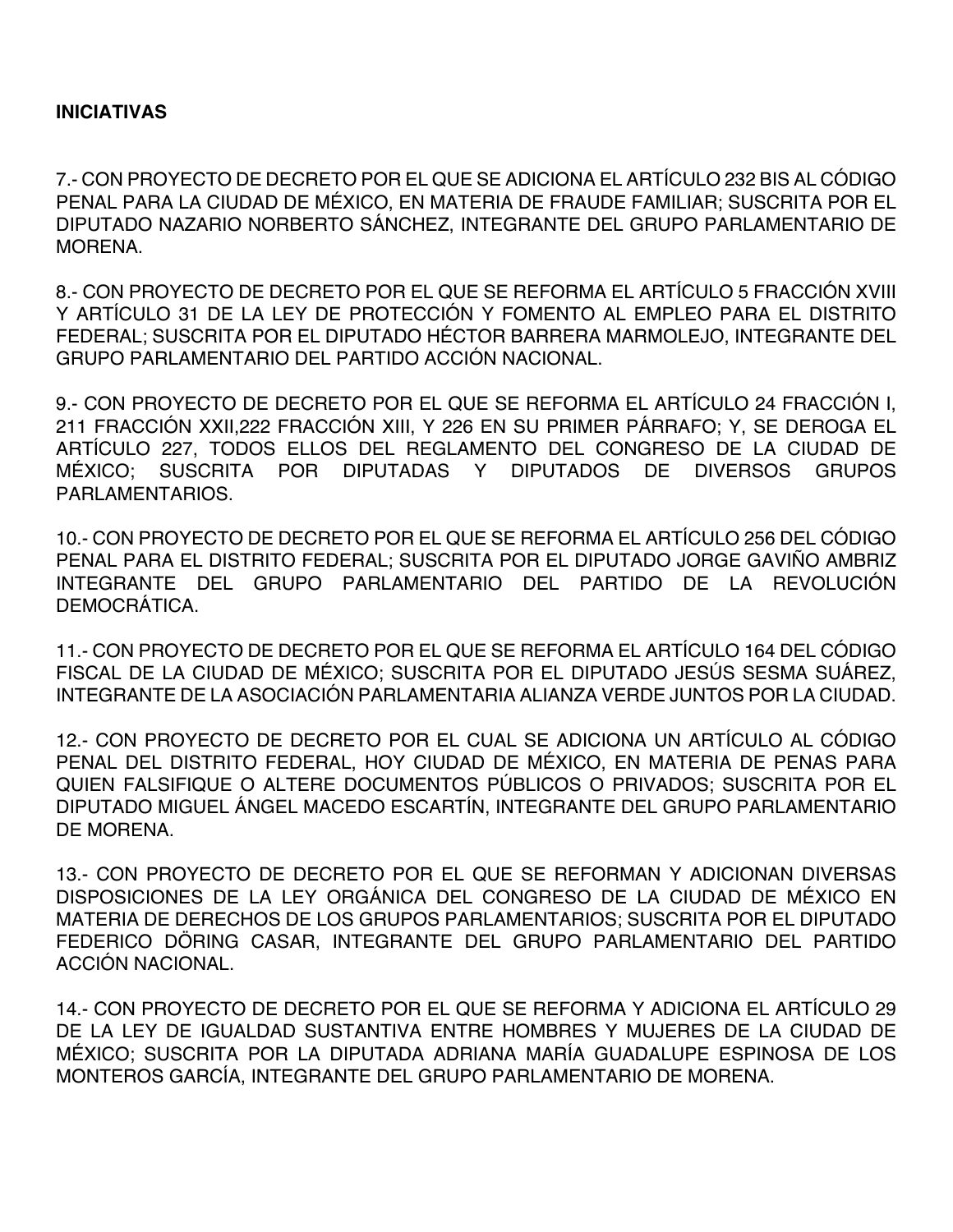15.- CON PROYECTO DE DECRETO POR EL QUE SE ADICIONA UN SEGUNDO PÁRRAFO AL ARTÍCULO 92 DE LA LEY DE SALUD DE LA CIUDAD DE MÉXICO; SUSCRITA POR LA DIPUTADA MARISELA ZÚÑIGA CERÓN, INTEGRANTE DEL GRUPO PARLAMENTARIO DE MORENA.

16.- CON PROYECTO DE DECRETO POR EL QUE SE REFORMA EL ARTÍCULO 1, NUMERAL 8 DE LA CONSTITUCIÓN POLÍTICA DE LA CIUDAD DE MÉXICO; SUSCRITA POR LA DIPUTADA YURIRI AYALA ZÚÑIGA, INTEGRANTE DEL GRUPO PARLAMENTARIO DE MORENA.

17.- CON PROYECTO DE DECRETO POR EL QUE SE REFORMAN LOS ARTÍCULOS 162, 163 Y 288 DEL REGLAMENTO DEL CONGRESO DE LA CIUDAD DE MÉXICO; SUSCRITA POR LA DIPUTADA MARÍA GUADALUPE MORALES RUBIO, INTEGRANTE DEL GRUPO PARLAMENTARIO DE MORENA.

#### **PROPOSICIONES**

18.- CON PUNTO DE ACUERDO DE URGENTE Y OBVIA RESOLUCIÓN QUE EXHORTA RESPETUOSAMENTE A LA AGENCIA DE ATENCIÓN ANIMAL, A LA SECRETARÍA DE SALUD Y A LAS 16 ALCALDÍAS DE LA CIUDAD DE MÉXICO PARA QUE GENEREN POLÍTICAS PÚBLICAS ENFOCADAS AL CUIDADO Y PROTECCIÓN ANIMAL; SUSCRITA POR EL DIPUTADO TEMÍSTOCLES VILLANUEVA RAMOS, INTEGRANTE DEL GRUPO PARLAMENTARIO DE MORENA.

19.- CON PUNTO DE ACUERDO DE URGENTE Y OBVIA RESOLUCIÓN, PARA EXIGIR A LA JEFA DE GOBIERNO DE LA CIUDAD DE MÉXICO, DRA. CLAUDIA SHEINBAUM PARDO, AL TITULAR DEL SISTEMA DE AGUAS DE LA CIUDAD DE MÉXICO, DR. RAFAEL BERNARDO CARMONA PAREDES Y AL ALCALDE DE COYOACÁN, LIC. RIGOBERTO ÁVILA ORDÓÑEZ, PARA QUE DE MANERA INMEDIATA SE REALICEN LAS ACCIONES NECESARIAS PARA GARANTIZAR EL ABASTO DE AGUA CONTINUO Y PERMANENTE EN LAS COLONIAS AJUSCO, RUIZ CORTINES, SANTA ÚRSULA Y PEDREGAL DE SANTO DOMINGO, EN LA ALCALDÍA DE COYOACÁN; SUSCRITA POR EL DIPUTADO HÉCTOR BARRERA MARMOLEJO, INTEGRANTE DEL GRUPO PARLAMENTARIO DEL PARTIDO ACCIÓN NACIONAL.

20.- CON PUNTO DE ACUERDO POR EL CUAL SE SOLICITA A LA COMISIÓN DE PRESUPUESTO Y CUENTA PÚBLICA DEL CONGRESO DE LA CIUDAD DE MÉXICO CONSIDERE DENTRO DE LA ELABORACIÓN DEL DECRETO DE PRESUPUESTO DE EGRESOS DE LA CIUDAD DE MÉXICO 2022 UN APARTADO ESPECÍFICO DE RECURSOS PARA LAS ALCALDÍAS, QUE TENGA COMO ÚNICO FIN EL MANTENIMIENTO DE LAS ESCUELAS PÚBLICAS QUE SE ENCUENTRAN DENTRO DE SUS DEMARCACIONES TERRITORIALES, LO ANTERIOR, DERIVADO DE LAS NECESIDADES QUE EXISTEN Y QUE HAN AUMENTADO POR LA PANDEMIA POR EL SAR-COV-2 (COVID-19); SUSCRITA POR LA DIPUTADA MARÍA DE LOURDES GONZÁLEZ HERNÁNDEZ, INTEGRANTE DEL GRUPO PARLAMENTARIO DEL PARTIDO REVOLUCIONARIO INSTITUCIONAL.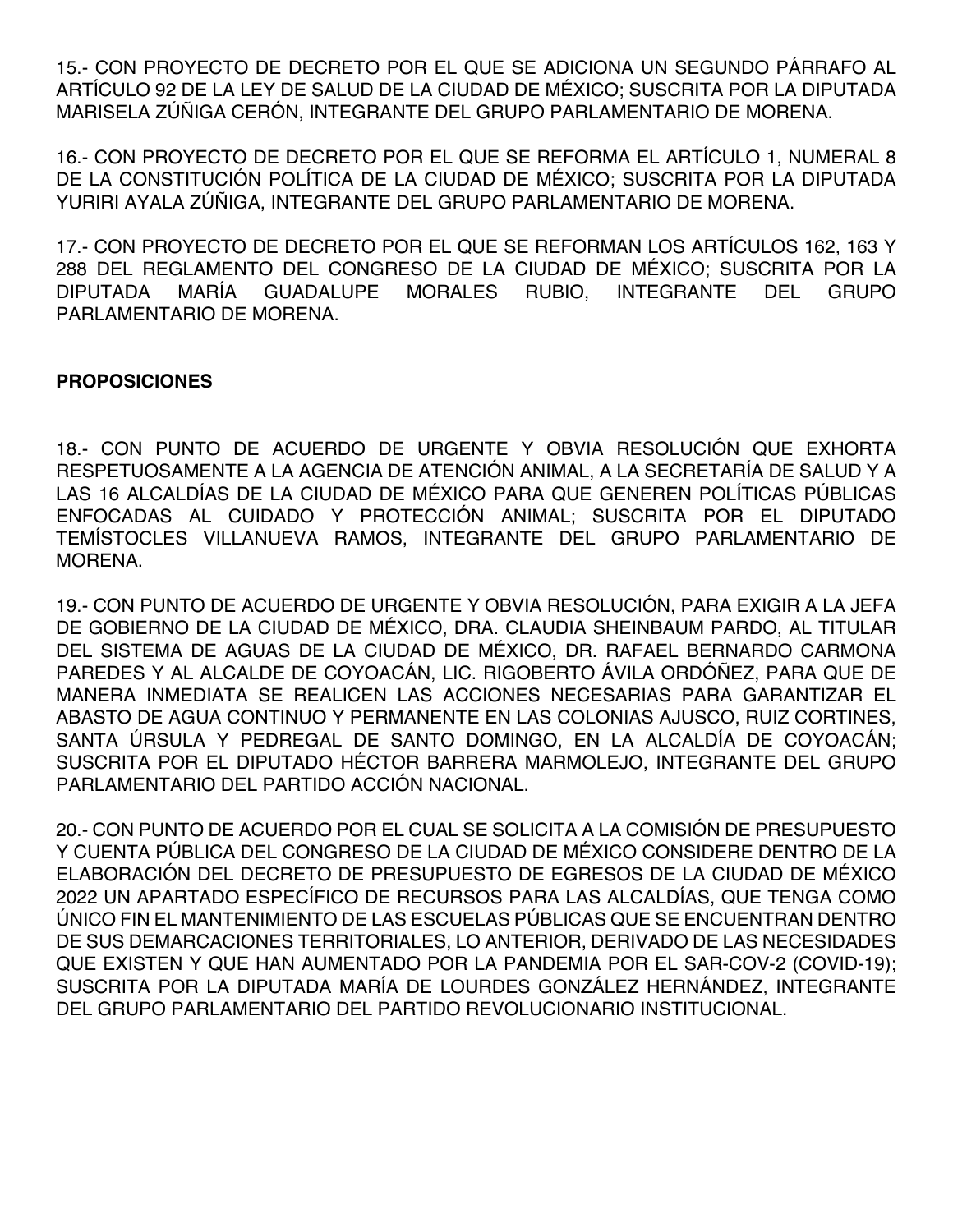21.- CON PUNTO DE ACUERDO DE URGENTE Y OBVIA RESOLUCIÓN PARA SOLICITAR RESPETUOSAMENTE A LA PERSONA TITULAR DE LA JEFATURA DE GOBIERNO DE LA CIUDAD DE MÉXICO QUE PRESENTE UN INFORME DETALLADO A ESTA SOBERANÍA SOBRE EL AVANCE EN LA IMPLEMENTACIÓN DE UN PROGRAMA PERMANENTE DE TELETRABAJO (O "TRABAJO A DISTANCIA") EN LA CIUDAD DE MÉXICO, QUE ANUNCIÓ EL 23 DE ABRIL DEL PRESENTE AÑO; SUSCRITA POR EL DIPUTADO JORGE GAVIÑO AMBRIZ DEL GRUPO PARLAMENTARIO DEL PARTIDO DE LA REVOLUCIÓN DEMOCRÁTICA.

22.-CON PUNTO DE ACUERDO DE URGENTE Y OBVIA RESOLUCIÓN MEDIANTE LA CUAL SE EXHORTA, DE MANERA RESPETUOSA, A LA PERSONA TITULAR DEL SISTEMA PARA EL DESARROLLO INTEGRAL DE LA FAMILIA DE LA CIUDAD DE MÉXICO (DIF CDMX), PARA QUE EN EL ÁMBITO DE SUS ATRIBUCIONES LLEVEN A CABO LAS ACCIONES PERTINENTES A FIN DE OFRECER A LA POBLACIÓN EN GENERAL, UNA MAYOR DIFUSIÓN DE LAS LÍNEAS DE DENUNCIA O PARA REPORTAR MALTRATO A LAS PERSONAS MAYORES, ASÍ COMO DE LAS OBLIGACIONES QUE TIENE LA FAMILIA PARA CON LAS MISMAS; SUSCRITA POR LA DIPUTADA ELIZABETH MATEOS HERNÁNDEZ; INTEGRANTE DE LA ASOCIACIÓN PARLAMENTARIA MUJERES DEMÓCRATAS.

23.- CON PUNTO DE ACUERDO DE URGENTE Y OBVIA RESOLUCIÓN POR EL QUE EL H. CONGRESO DE LA CIUDAD DE MÉXICO, SOLICITA AL GOBIERNO DE LA CIUDAD DE MÉXICO A DEJAR SIN EFECTOS EL DECRETO POR EL QUE CREA LA FIGURA DE DIRECTORES EJECUTIVOS DE COORDINACIÓN INSTITUCIONAL EN LAS ALCALDÍAS Y RESPETE LA AUTONOMÍA CONSTITUCIONAL DE LOS GOBIERNOS DE LAS DEMARCACIONES TERRITORIALES; SUSCRITO POR LA DIPUTADA DANIELA GICELA ALVAREZ CAMACHO Y EL DIPUTADO ROYFID TORRES GONZÁLEZ, INTEGRANTES DE LA ASOCIACIÓN PARLAMENTARIA CIUDADANA.

24.- CON PUNTO DE ACUERDO DE URGENTE Y OBVIA RESOLUCIÓN POR EL QUE SE SOLICITA, DE MANERA RESPETUOSA, AL TITULAR DE LA SECRETARÍA DE MOVILIDAD (SEMOVI), MTRO. ANDRÉS LAJOUS LOAEZA, A LA TITULAR DE LA SECRETARÍA DE MEDIO AMBIENTE DRA. MARINA ROBLES GARCÍA Y A LA TITULAR DE LA SECRETARÍA DE ADMINISTRACIÓN Y FINANZAS LIC. LUZ ELENA GONZÁLEZ ESCOBAR A ESTABLECER, DE INMEDIATO, UNA MESA DE TRABAJO CON REPRESENTANTES DEL GREMIO DE TAXISTAS DE LA CIUDAD DE MÉXICO, PARA TRAZAR UNA ESTRATEGIA COMÚN EN DEFENSA DE SUS INTERESES Y POR LA SOLUCIÓN DE SUS DEMANDAS; SUSCRITA POR LA DIPUTADA MARCELA FUENTE CASTILLO, INTEGRANTE DEL GRUPO PARLAMENTARIO DE MORENA.

25.- CON PUNTO DE ACUERDO DE URGENTE Y OBVIA RESOLUCIÓN MEDIANTE EL CUAL SE EXHORTA RESPETUOSAMENTE AL SENADO DE LA REPÚBLICA A APROBAR A LA BREVEDAD POSIBLE, LA LEY GENERAL DE GESTIÓN INTEGRAL DE RIESGOS Y PROTECCIÓN CIVIL, A EFECTO DE PROVEER UN MARCO JURÍDICO QUE GARANTICE UNA ATENCIÓN EFICAZ, EFICIENTE Y COORDINADA ANTE EVENTUALES DESASTRES NATURALES; SUSCRITA POR LA DIPUTADA CLAUDIA MONTES DE OCA DEL OLMO, INTEGRANTE DEL GRUPO PARLAMENTARIO DEL PARTIDO ACCIÓN NACIONAL.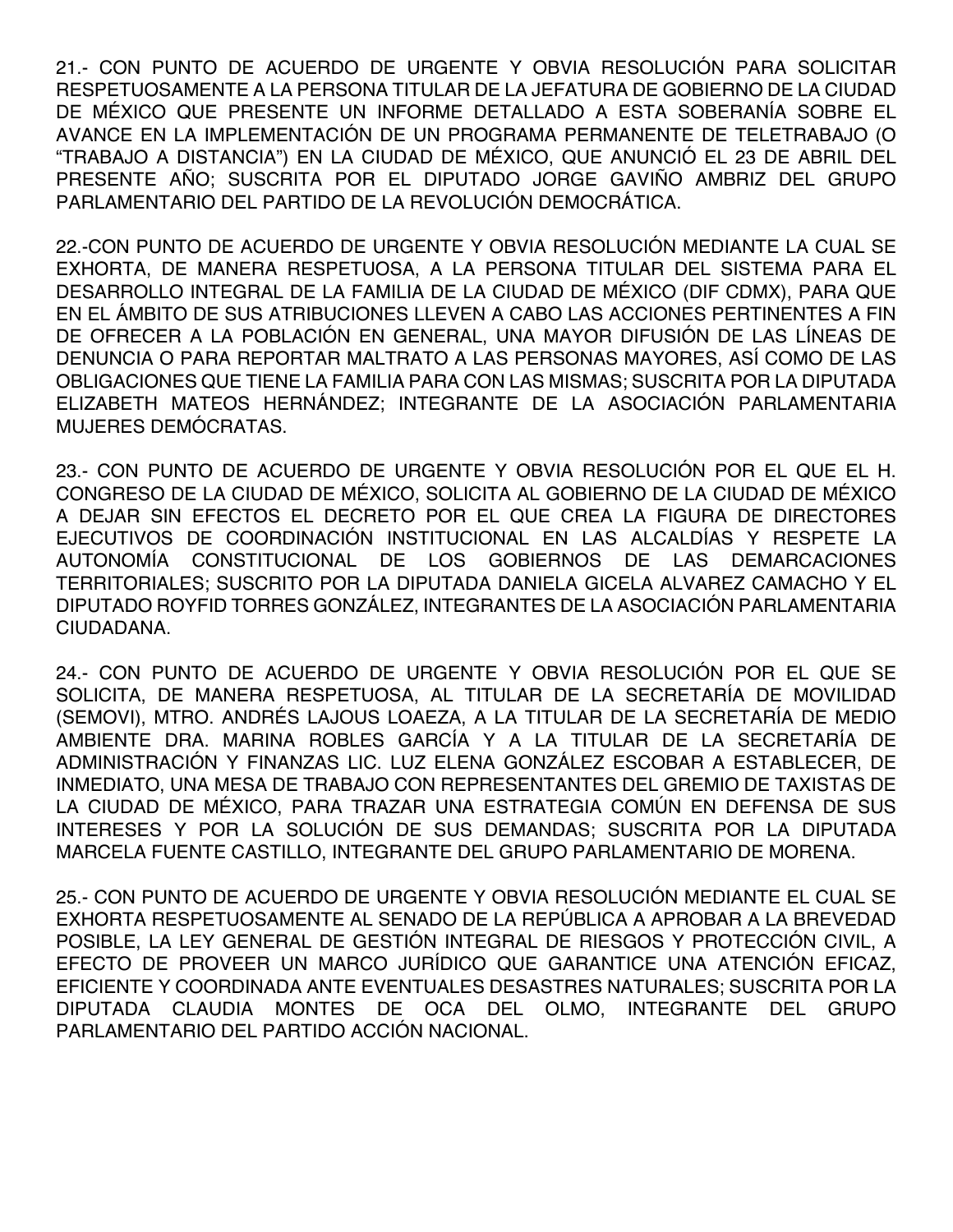26.- CON PUNTO DE ACUERDO POR EL QUE SE INSTRUYE A LA UNIDAD DE TRANSPARENCIA DEL CONGRESO DE LA CIUDAD DE MÉXICO INFORME A LAS Y LOS DIPUTADOS DE ESTA II LEGISLATURA SOBRE TODAS LAS ACCIONES REALIZADAS DURANTE LA I LEGISLATURA EN MATERIA DE PARLAMENTO ABIERTO Y AL INSTITUTO DE INVESTIGACIONES PARLAMENTARIAS PARA QUE REALICE UNA INVESTIGACIÓN SOBRE MEJORES PRÁCTICAS EN MATERIA DE PARLAMENTO ABIERTO; SUSCRITA POR LA DIPUTADA SILVIA SÁNCHEZ BARRIOS.

27.- CON PUNTO DE ACUERDO PARA EXHORTAR RESPETUOSAMENTE A DIVERSAS AUTORIDADES DE LA CIUDAD DE MÉXICO Y DEL GOBIERNO FEDERAL, A QUE ELABOREN A LA BREVEDAD POSIBLE UN DIAGNÓSTICO PRELIMINAR QUE PERMITA CONOCER LAS CONDICIONES Y TOMAR LAS MEDIDAS NECESARIAS PARA MITIGAR EL RIESGO EN LOS DIFERENTES PUNTOS DEL CERRO DE CHIQUIHUITE Y QUE SE PREVEA Y DESTINE MAYOR PRESUPUESTO PARA LA ACTUALIZACIÓN DE LOS ATLAS DE RIESGO DE LAS 16 ALCALDÍAS ASÍ COMO MEDIDAS DE MITIGACIÓN DE RIESGO EN LADERAS; SUSCITA POR EL DIPUTADO VÍCTOR HUGO LOBO ROMÁN, INTEGRANTE DEL GRUPO PARLAMENTARIO DEL PARTIDO DE LA REVOLUCIÓN DEMOCRÁTICA.

28.- CON PUNTO DE ACUERDO DE URGENTE Y OBVIA RESOLUCIÓN POR EL QUE SE EXHORTA A LOS ALCALDES Y ALCALDESAS DE ÁLVARO OBREGÓN, AZCAPOTZALCO, COYOACÁN, CUAUHTÉMOC, LA MAGDALENA CONTRERAS, MIGUEL HIDALGO Y TLALPAN A QUE REALICEN LOS TRABAJOS DE TRANSICIÓN EN LAS ALCALDÍAS DE CONFORMIDAD A LO ESTIPULADO EN EL "ACUERDO POR EL QUE SE MODIFICAN LOS LINEAMIENTOS PARA LA INTEGRACIÓN DE LA COMISIÓN DE TRANSICIÓN EN EL PROCESO DE ENTREGA RECEPCIÓN DE LAS ALCALDÍAS DE LA CIUDAD DE MÉXICO" E INFORMEN EL ESTATUS ACTUAL EN EL QUE SE ENCUENTRA DICHO TRABAJO DE ENTREGA RECEPCIÓN; SUSCRITA POR LA DIPUTADA ANA JOCELYN VILLAGRÁN VILLASANA, INTEGRANTE DEL GRUPO PARLAMENTARIO DEL PARTIDO ACCIÓN NACIONAL.

29.- CON PUNTO DE ACUERDO DE URGENTE Y OBVIA RESOLUCIÓN POR EL CUAL SE EXHORTA A LA JEFA DE GOBIERNO DE LA CIUDAD DE MÉXICO, CLAUDIA SHEINBAUM PARDO, PARA QUE EN EJERCICIO DE SUS FUNCIONES Y ATRIBUCIONES, ESTABLEZCA MESAS DE TRABAJO INTERINSTITUCIONALES CON ORGANIZACIONES DE LA SOCIEDAD CIVIL, INICIATIVA PRIVADA, ORGANISMOS DE LA ADMINISTRACIÓN PÚBLICA CENTRAL, DESCONCENTRADA, DESCENTRALIZADA Y ALCALDÍAS, CON EL OBJETIVO DE LOGRAR UNA INCLUSIÓN PLENA DE LAS PERSONAS QUE TIENEN ALGÚN GRADO DE DISCAPACIDAD AUDITIVA EN TODAS LAS ÁREAS DE ATENCIÓN CIUDADANA DEL GOBIERNO DE LA CIUDAD DE MÉXICO; SUSCRITA POR EL DIPUTADO LUIS ALBERTO CHÁVEZ GARCÍA, INTEGRANTE DEL GRUPO PARLAMENTARIO DEL PARTIDO ACCIÓN NACIONAL.

30.- CON PUNTO DE ACUERDO DE URGENTE Y OBVIA RESOLUCIÓN POR EL QUE ESTE HONORABLE CONGRESO DE LA CIUDAD DE MÉXICO SOLICITA A LOS TITULARES DE LA FISCALÍA GENERAL DE JUSTICIA Y DE LA SECRETARÍA DE SEGURIDAD CIUDADANA REALICEN EN CONJUNTO ACCIONES DE POLÍTICA CRIMINAL, QUE ATIENDAN LA SEVERA CRISIS DE INSEGURIDAD QUE COMBATAN LA GRAVE SITUACIÓN DE INSEGURIDAD QUE EXISTE EN LA ALCALDÍA TLALPAN; SUSCRITA POR EL DIPUTADO JOSÉ GONZALO ESPINA MIRANDA, INTEGRANTE DEL GRUPO PARLAMENTARIO DEL PARTIDO ACCIÓN NACIONAL.